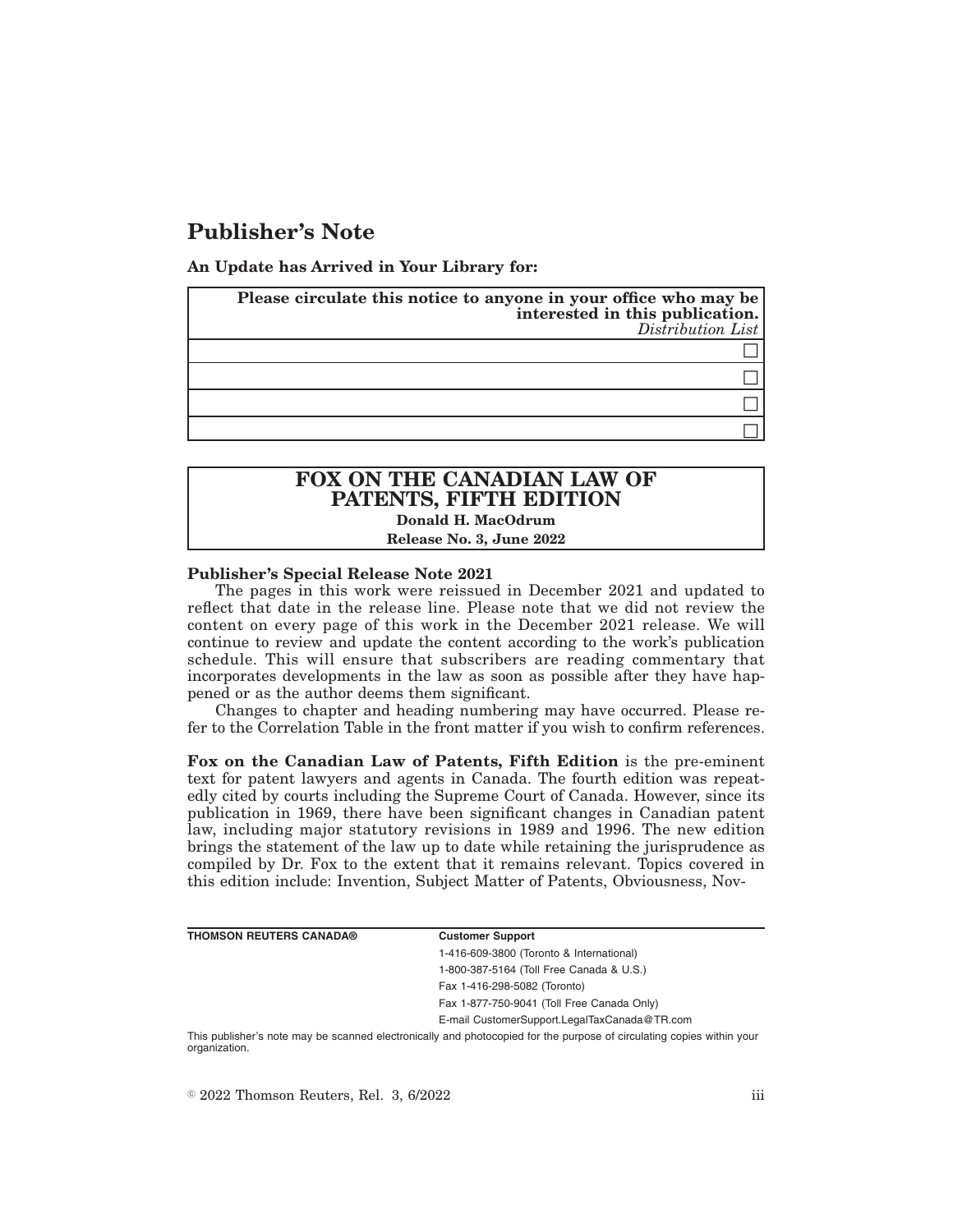elty, Utility, Application for a Patent, International Patent Protection, Dedication and Re-Examination, and Infringement and Remedies for Infringement.

This release features updates and additions to the commentary and case law in Chapters 3 (Subject Matter of Patents), 4 (Obviousness), 5 (Novelty), 6 (Utility), 7 (The Specification), 8 (Construction of a Patent), 11 (Grant and Validity of Patents), 13 (Infringement), 14 (Remedies) and 15 (Actions for Threats of Patent Infringement).

## **Case Law Highlights**

## *Subject Matter of Patents*

The issue of patentable subject matter was addressed by the Patent Appeal Board and the Commissioner of Patents in relation to a diagnostic method in *BIO-RAD Laboratories, Inc.'s Patent Application 2,759,416*, 2022 CACP 4, in relation to the issue of whether dosage claims covered a method of medical treatment in *Biogen MA Inc.'s Patent Application 2,477,178*, 2022 CACP 2 and *Merz Pharma GMBH & Co. KGAA's Patent Application 2,654,214*, 2022 CACP 3, , and in relation to computer-implemented systems and methods in *Eisenlohr's Patent Application 2,749,285*, 2021 CACP 50, *Landmark Graphics Corporation's Patent Application 2,874,728*, 2021 CACP 51, *Novomatic AG's Patent Application 2,823,991*, 2021 CACP 52, *NYSE GROUP, INC.'s Patent Application 2,876,128*, 2022 CACP 1, *Optuminsight Inc's Patent Application 2,737,278*, 2022 CACP 5, *The Dun and Bradstreet Corporation's Patent Application 2,757,232*, 2022 CACP 6, and *Novomatic AG's Patent Application 2,821,804*, 2022 CACP 7.

#### *Obviousness*

Issues as to obviousness and the related issues of person skilled in the art and citable art were considered by the Federal Court in *Allergan v. Apotex*, 2022 FC 260 and by the England and Wales Patents Court in *Teva Pharmaceutical Industries v. Bayer Healthcare*, [2021] EWHC 2690 (Pat). The decision of the England and Wales Patents Court in *Lufthansa Technik v. Astronics Advanced Electronic Systems*, [2020] EWHC 1968 (Pat), which discussed obviousness issues, was affirmed by the England and Wales Court of Appeal in [2022] EWCA Civ 20.

There is a discussion of what information discoverable on a diligent search forms part of the common general knowledge.

Reference is made to the discussion by the Australian Federal Court of prior art published shortly before the priority date in *Pharmacia v. Juno Pharmaceuticals*, [2022] FCA 92.

#### *Novelty*

Issues as to novelty were considered by the Federal Court in *Allergan v. Apotex*.

## *Utility*

Issues as to utility were considered by the Federal Court of Appeal in *Allergan*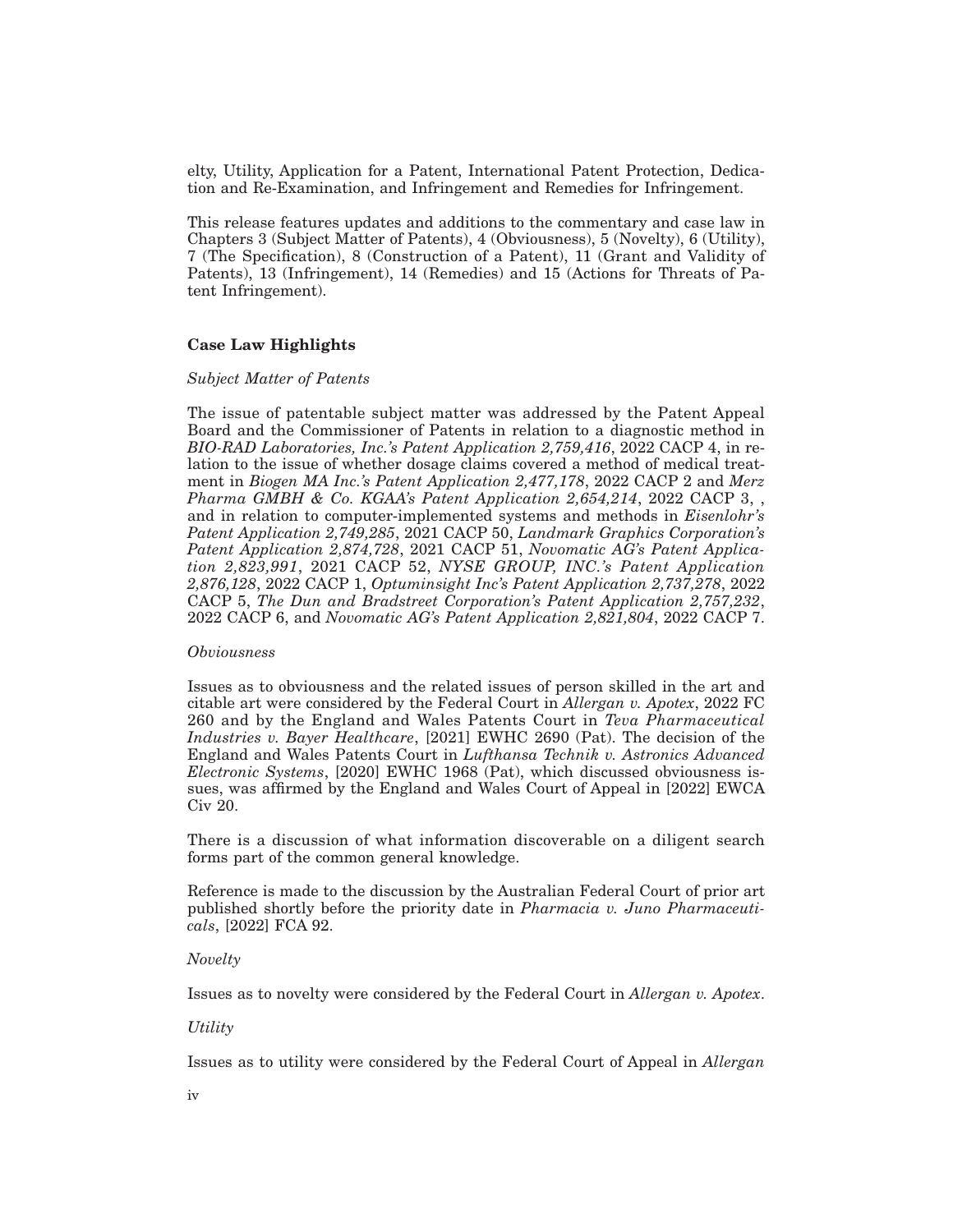### *v. Apotex*.

#### *The Specification*

A brief section was added to address the description of embodiments of an invention.

Issues as to the specification were considered by the Federal Court in *Allergan v. Apotex* and by the Federal Court of Appeal in *Seedlings Life Science Ventures v. Pfizer Canada*, 2021 FCA 154.

A quotation from the Federal Court of Appeal decision in *Western Oilfield Equipment Rentals v. M-I LLC*, 2021 FCA 24 was expanded in view of the reference to it in *Seedlings v. Pfizer*.

## *Construction of a Patent*

The discussion of prior art referred to in the patent in issue was reorganized for clarity.

Issues as to construction of a patent were considered by the Federal Court in *Allergan v. Apotex*.

The decision of the England and Wales Patents Court in *Lufthansa v. Astronics Advanced Electronic Systems* which also discussed construction issues, was affirmed by the England and Wales Court of Appeal as noted above.

Reference is made to the discussion by the Australian Federal Court of the interpretation of "about" in relation to a numerical parameter in *Pharmacia v. Juno Pharmaceuticals*.

#### *Infringement*

Infringement issues were considered by the Federal Court in *Allergan v. Apotex*.

The decision of the England and Wales Patents Court in *Lufthansa v. Astronics Advanced Electronic Systems* which also discussed infringement issues, was affirmed by the England and Wales Court of Appeal as noted above.

The discussion has been expanded somewhat regarding the amendment of s. 55.2(6) of the *Patent Act*, relating to a defence of experimental use, by the *Budget Implementation Act, 2018, No. 2*to limit that section.

#### *Remedies*

The principles relating to the discretion to allow an election of an account of profits and relating to injunctions were considered by the Federal Court in *Farmobile, LLC v. Farmers Edge Inc.*, 2022 FC 22.

The principles relating to a claim for punitive damages were considered by the Federal Court in *Sony Music Entertainment Canada v. Suva Beauty*, a copyright pleading decision.

An application for leave to appeal from *Apotex v. Eli Lilly*, 2021 FCA 149 was

 $\degree$  2022 Thomson Reuters, Rel. 3, 6/2022 v